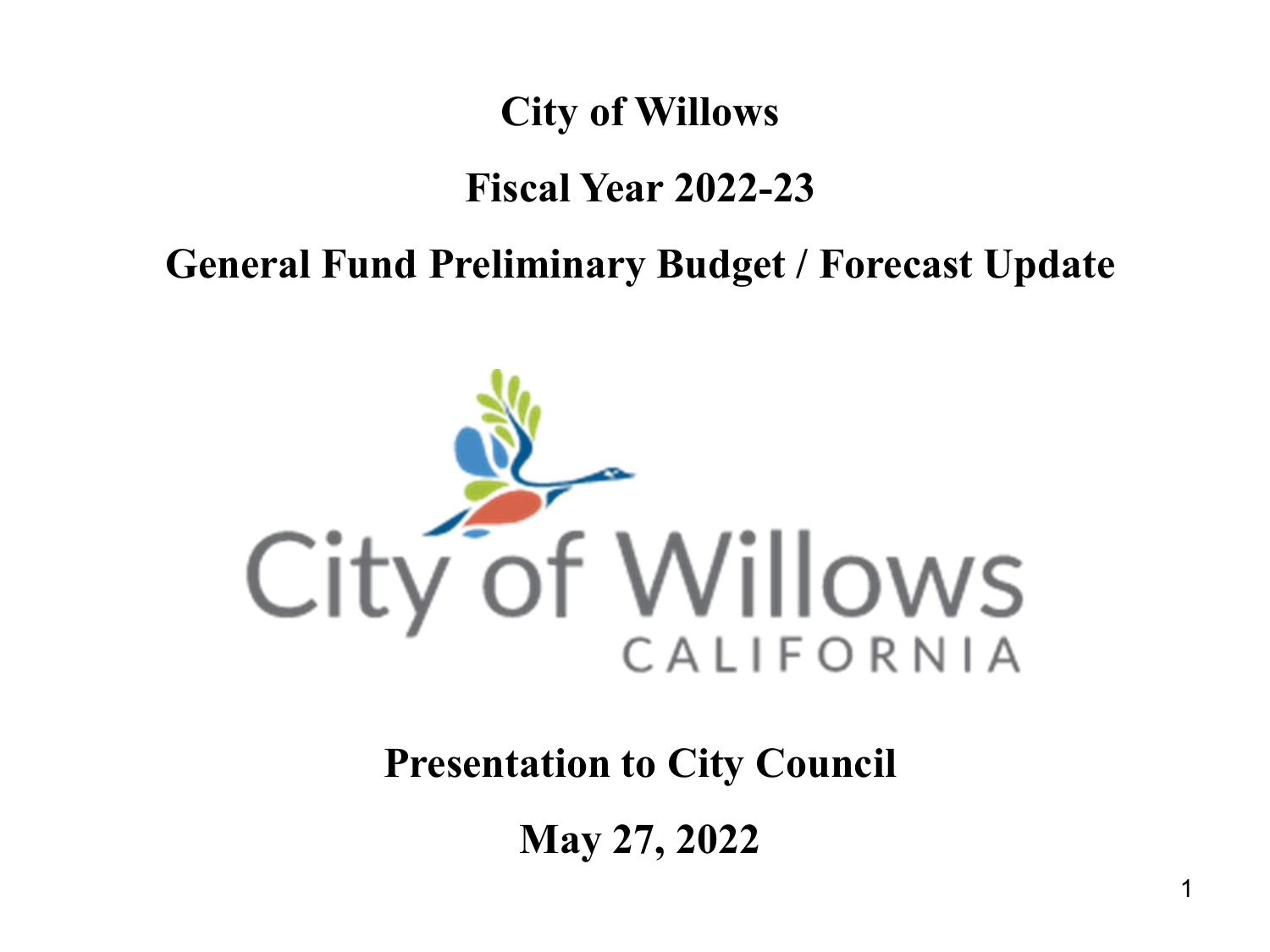## FY 2022-23 General Fund Preliminary Budget / Forecast Update - Discussion Outline -

- 1. Review of FY 2021-22 Mid-Year General Fund Forecast
	- FY 2020-21 Estimated Actuals
	- FY 2021-22 Anticipated Actuals
- 2. FY 2022-23 Base Budget Recommendations Overview
- 3. Other Budget Development Considerations
- 4. Discussion / Receive Further Direction from City Council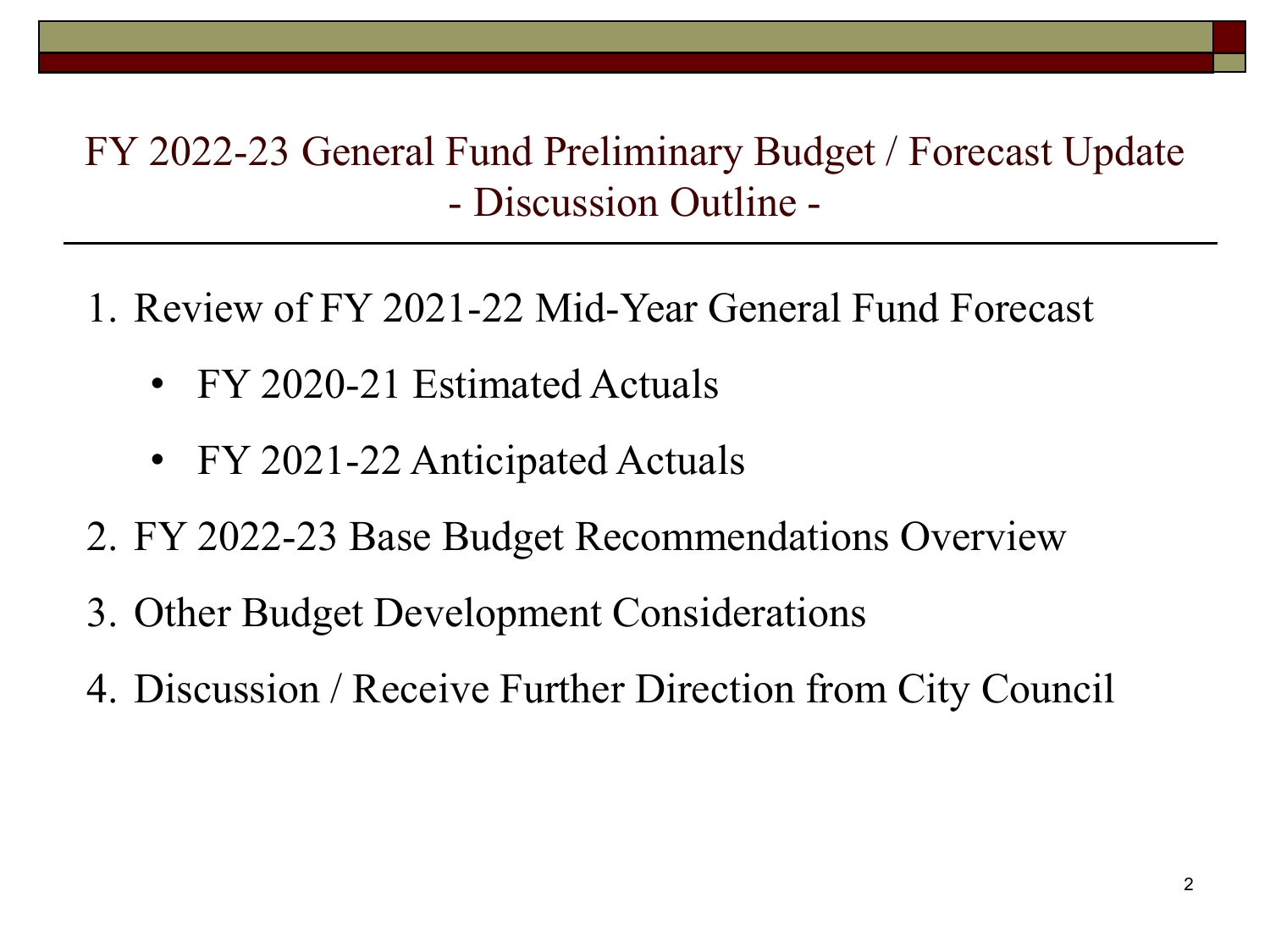

FY 2020-21 Surplus  $\sim$  \$909,966

#### *Sustainable Budgets in Future*

FY 2021-22 Surplus  $\sim$  \$175,906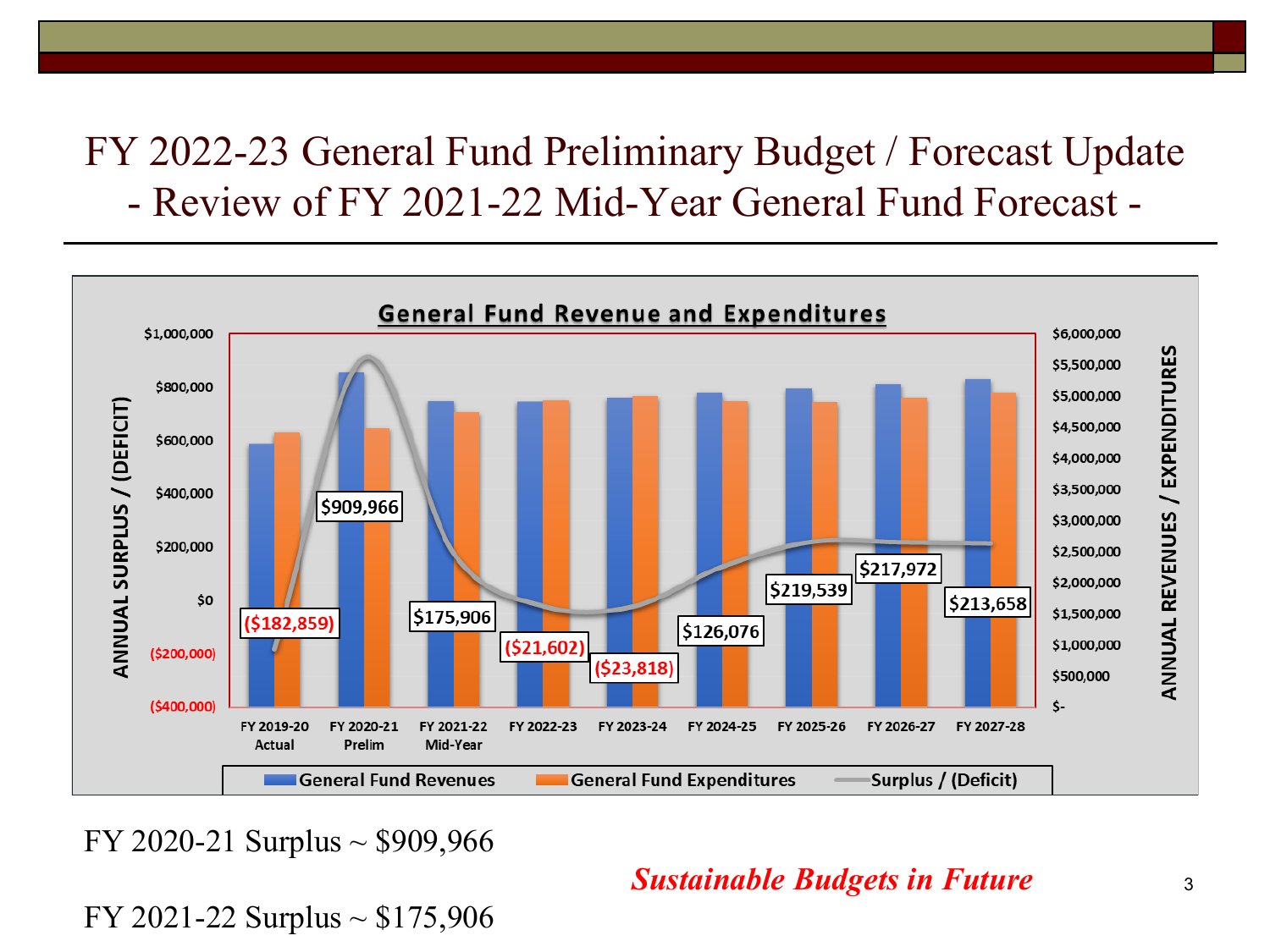#### **FY 2020-21 Surplus ~ \$909,966**

*One-Time Revenue Impacts (\$724,000):*

- Sales Tax Accrual (one month) \$150,000
- Transient Occupancy Tax Accrual (one quarter) \$120,000
- Rule 20A Funding \$400,000
- SLESF Fund Balance \$46,000
- Gas Tax Administration Fund Balance \$8,000

### *Ongoing Revenue Impacts:*

- Property Tax Growth
- Garbage Franchise Growth
- Transient Occupancy Tax (Post-Pandemic growth)
- Recreation Fees (Post-Pandemic growth)

These one-time **funds** went into **reserves funds went into reserves**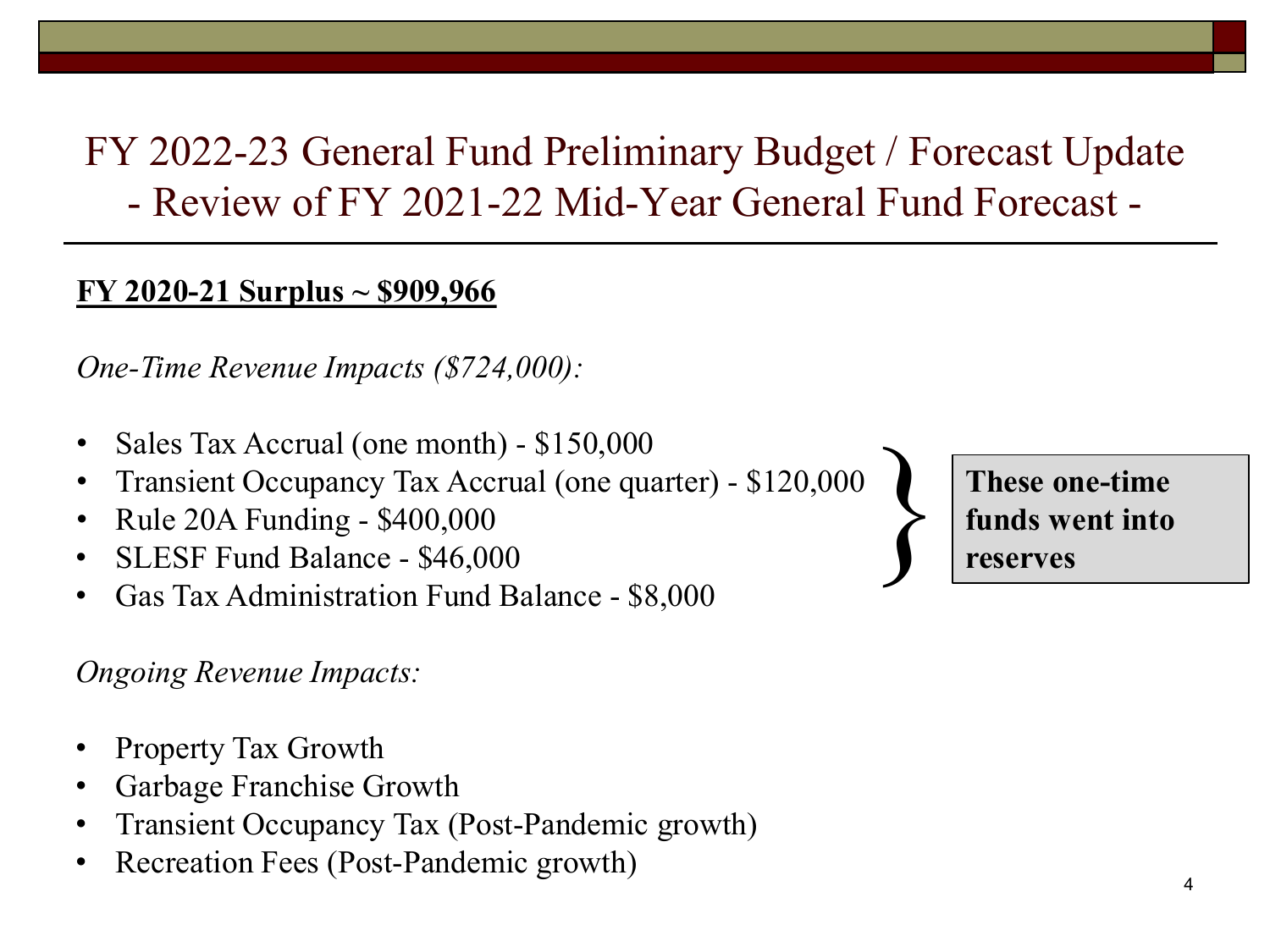#### **FY 2021-22 Surplus ~ \$175,906**

*Continued growth in ongoing revenues compared to original budget:*

- Property Tax
- Garbage Franchise Fees
- Transient Occupancy Tax

*Certain activity higher than anticipated with original budget:*

• Development activity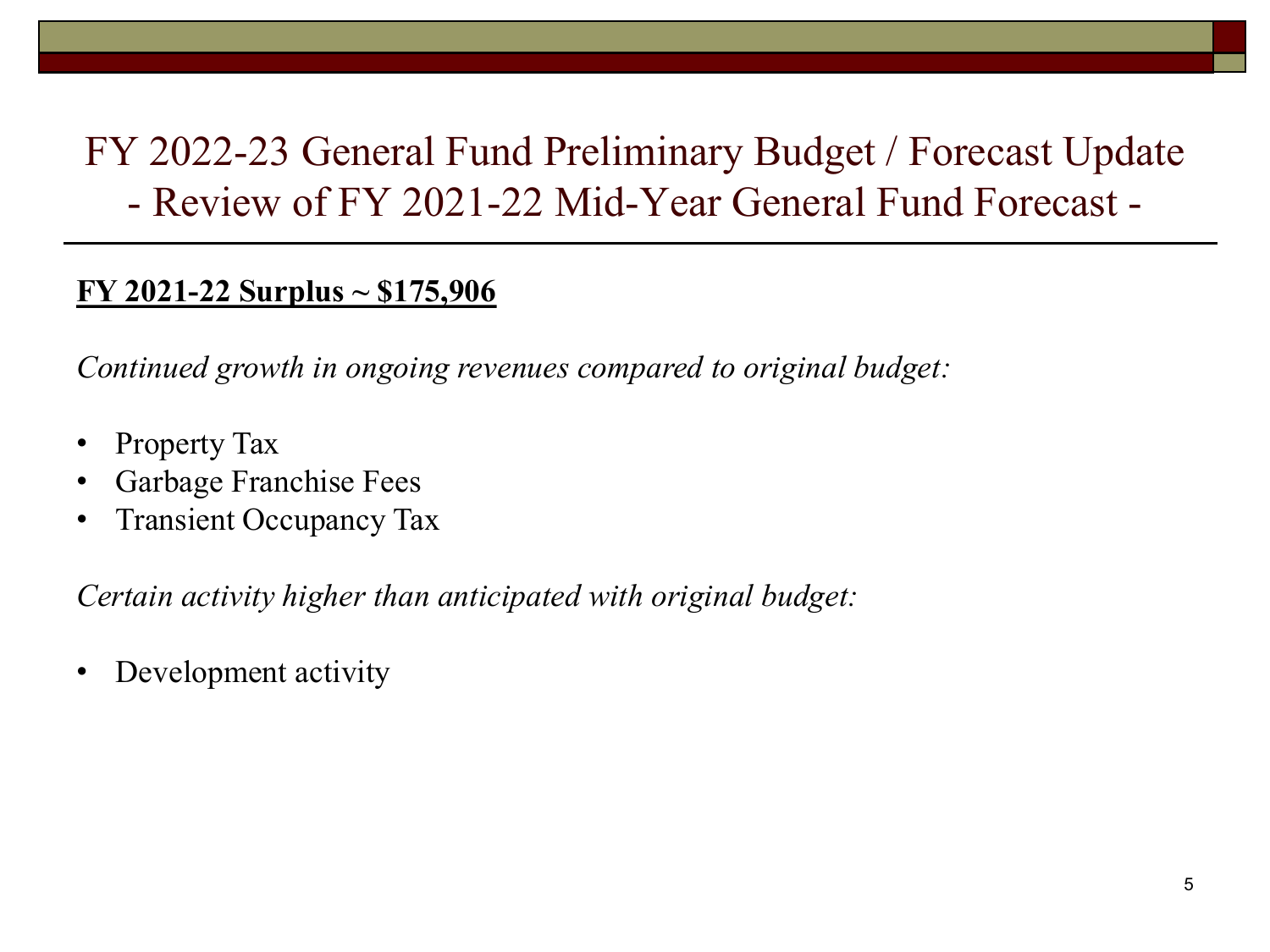#### **Forecasted Reserve Levels – FY 2021-22 Mid-Year Update**

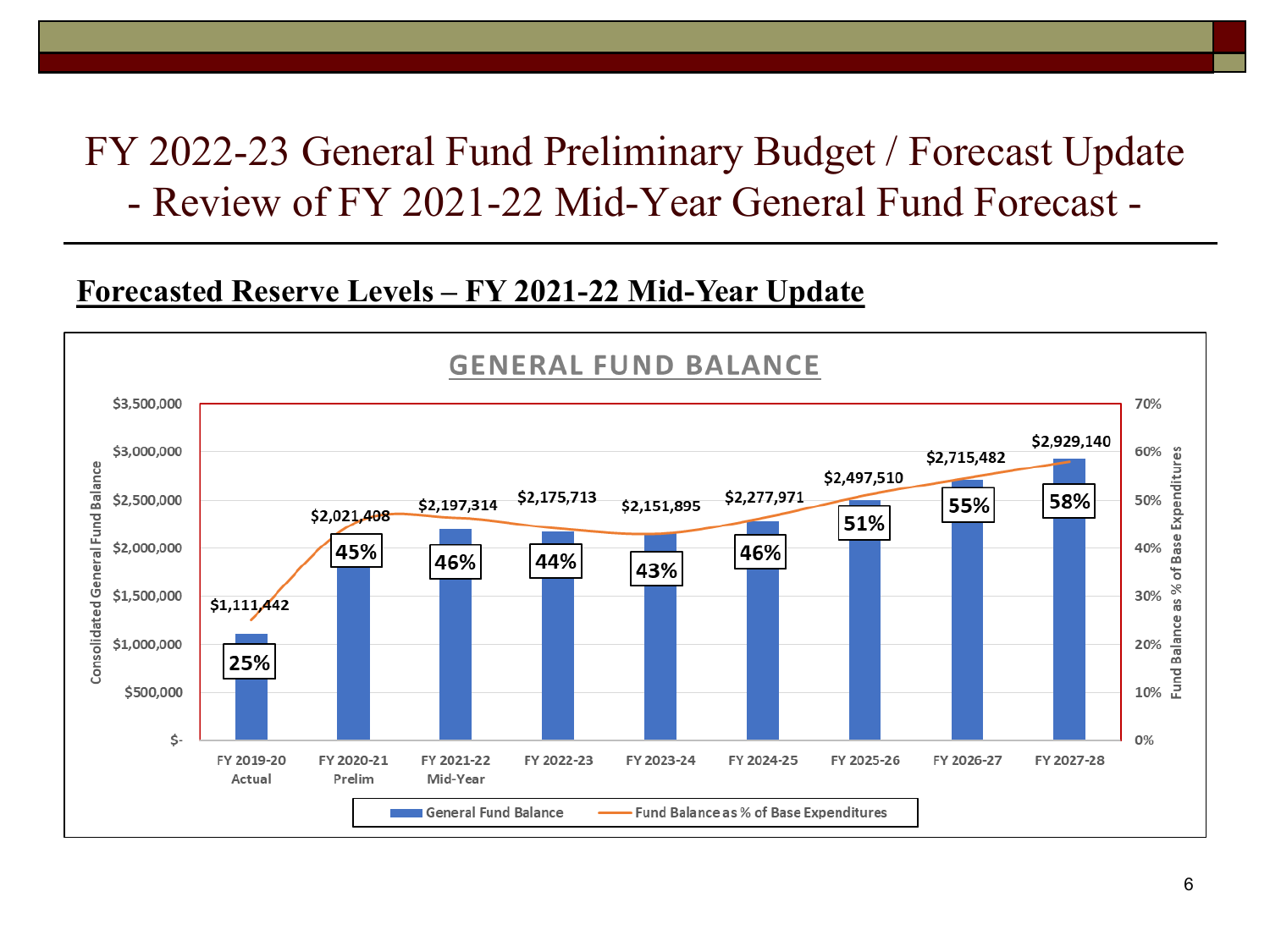|                                 | Revenues  | <b>Expenditures</b> |
|---------------------------------|-----------|---------------------|
| FY 2022-23 Original Forecast    | 4,916,015 | 4,937,616           |
| FY 2022-23 Preliminary          |           |                     |
| <b>Budget / Forecast Update</b> | 4,916,015 | 5,680,925           |

#### **FY 2022-23 Updated Budget anticipated use of reserves (w/ Mid-Year): (\$21,602) - Essentially a "balanced budget"**

**FY 2022-23** *Preliminary Budget* **anticipated use of reserves: (\$764,910)**

- **- Base Budget / Program Updates**
- **- New Positions**
- **- One-Time Capital Needs / One-Time Supplemental Requests**

#### **NOTE: City is receiving ARPA Funding of \$1,452,551 (funding could be available)**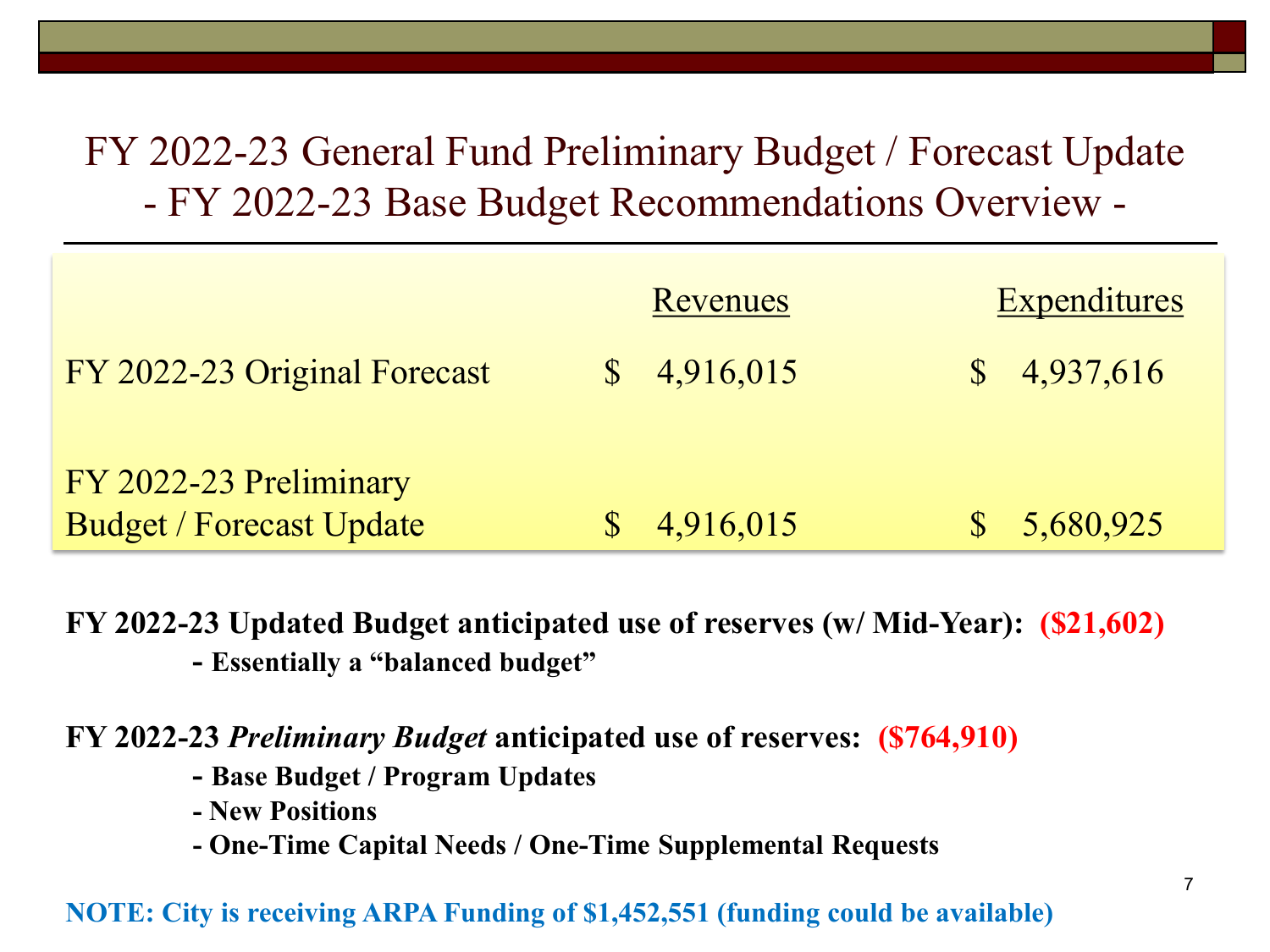### **FY 2022-23 General Fund Preliminary Use of Reserves: \$764,910**

### *Base Budget / Program Structural and Transparency Updates:*

- Move City Clerk position into City Manager's Office
- Integration of "Citywide" Department to house Human Resources / Information Technology / Insurance / CalPERS debt / etc.
- Integrate Willows Library Budget into the General Fund Bayliss / Elk Creek Libraries future management with City of Orland
- Integrate all Recreation Budgets into the General Fund (fees and expenditures)
- Develop Cost Allocation Methodology for Citywide administrative costs (management / information technology / human resources / etc.) to applicable other funds
- Directly charge 25% of core Parks / Public Works positions (Superintendent / 5.0 FTE Maintenance Workers) to Sewer Fund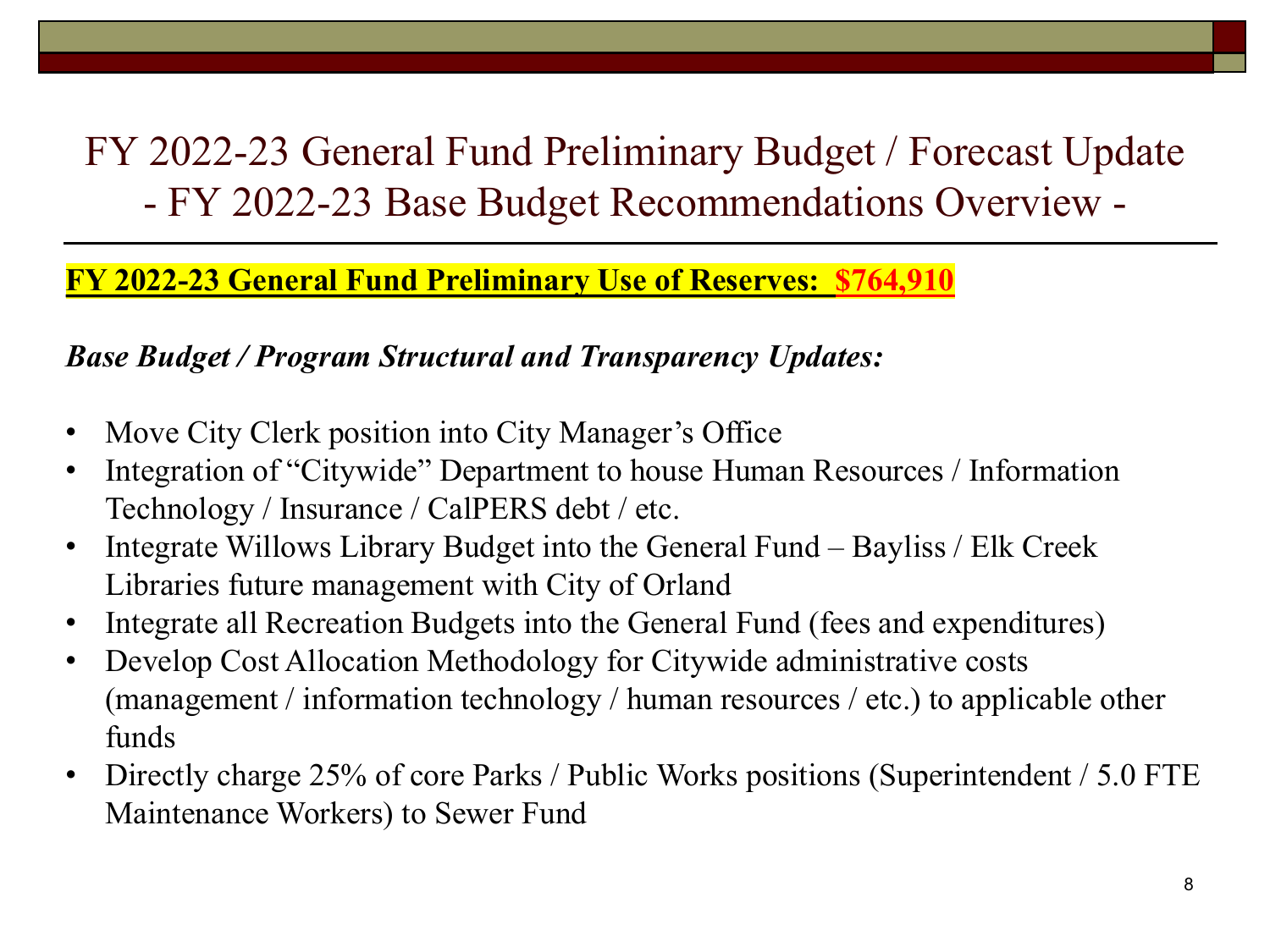**FY 2022-23 General Fund Preliminary Use of Reserves: \$764,910**

#### *Base Budget / Expenditure Updates (\$139,300):*

- Add "Elections" budget (every other year) \$5,000
- Increase City Manager Professional Services (to \$10,000) \$5,200
- Increase City Manager Travel & Meetings (to \$10,000) \$7,000
- Add Finance Memberships & Dues \$500
- Add Finance Travel & Meetings \$2,500
- Increase Citywide Professional Services to include IT contract / RGS (HR issues) and LCW (HR issues) note: some moved from Finance (to \$125,000) - \$26,000
- Increase Civic Center Building Maintenance (to \$6,000) \$2,000
- Increase Building Professional Services (to \$75,000) \$13,000
- Increase Police Contractual Services for Animal Control (to \$1,482,000) \$40,000
- Increase Engineering Professional Services (to \$35,000) \$15,000
- Increase Parks / Public Works Fuel, Professional Services, Tree Maintenance, Dues & Memberships (to  $$26,500$  - \$8,600
- Decrease Fire Overtime due to staff additions (to \$10,000) \$10,000
- Increase Fire Fuel (to  $$13,000$ )  $$4,500$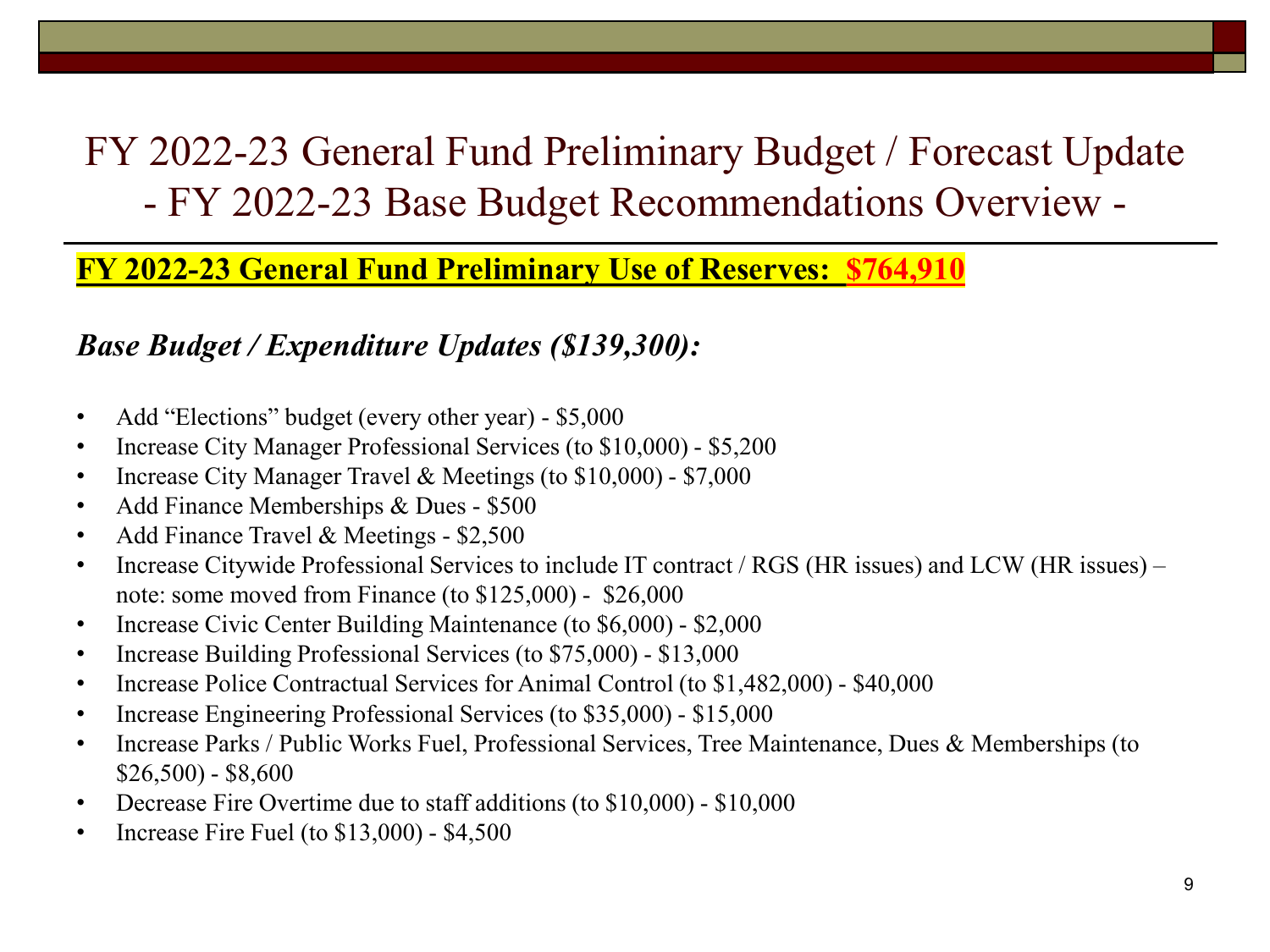**FY 2022-23 General Fund Preliminary Use of Reserves: \$764,910**

*Base Budget New Positions (\$345,984):*

- Accounting Manager General Fund fully-loaded cost =  $$114,291$
- Community Development / Public Services Director
	- General Fund fully-loaded cost =  $$134,201$
	- $\Box$  Note: Some cost could be offset by projects with dedicated sources of funding (i.e. grants / reimbursements)
- 2.0 FTE Parks / Public Works Maintenance Worker II (partially funded by Sewer) General Fund fully-loaded cost =  $$97,492$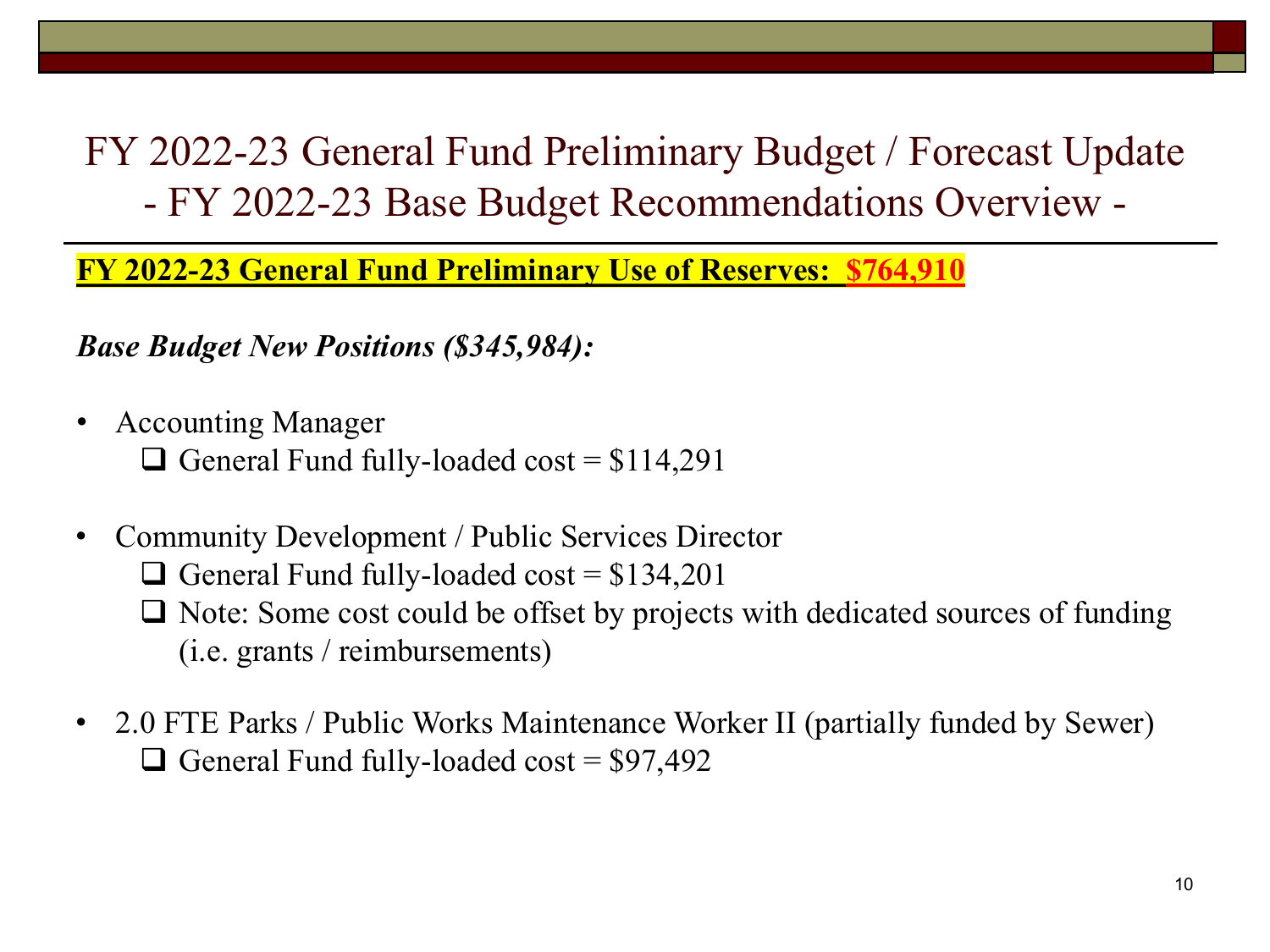**FY 2022-23 General Fund Preliminary Use of Reserves: \$764,910**

*One-Time Capital Needs / Supplemental Requests (\$684,000):*

- Master Fee Schedule Update \$30,000
- ERP System (Financial / Payroll / Community Dylpmt / Business Licenses / Parks / Etc.) - \$55,000 (note: this amount for two years)
- Fire Department Equipment \$90,000
	- Thermal Imaging Camera \$12,000
	- Defibrillator \$6,500
	- **Structural Firefighting Equipment \$10,500**
	- $\blacksquare$  Hoses \$40,000
	- $\blacksquare$  Nozzles \$15,000
	- **Mini-Split AC Unit \$6,000**
	- Fire Dept will pursue grants for Radios and SCBA equipment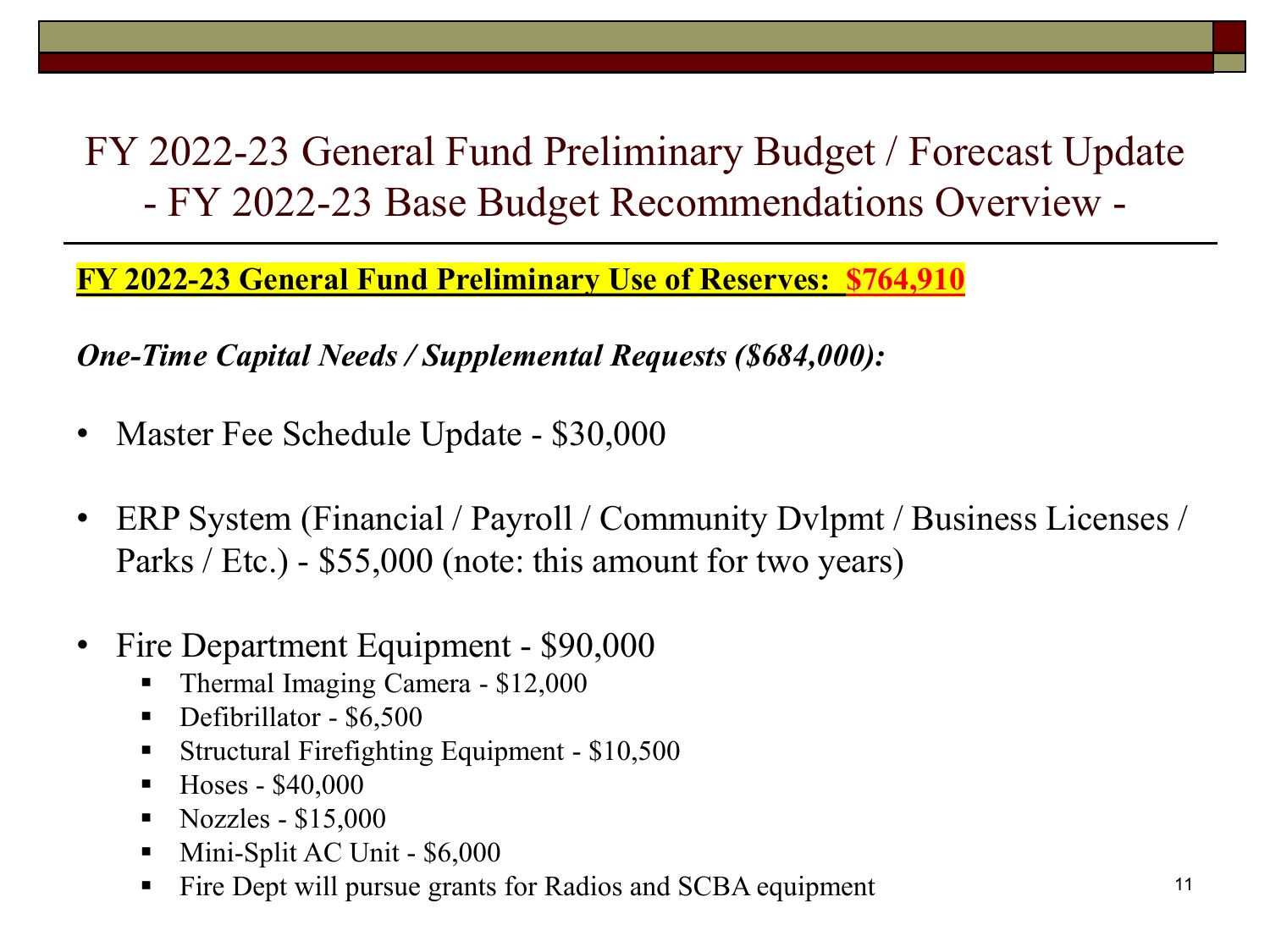**FY 2022-23 General Fund Preliminary Use of Reserves: \$764,910**

*One-Time Capital Needs / Supplemental Requests (\$684,000), cont.:*

- Update Municipal Code (two-year project) \$135,000 (90% General Fund)
- Upgrade Audio / Visual in Council Chambers \$25,000
- Public Works Department Equipment \$349,000
	- Flat Bed Truck \$60,000 (60% General Fund)
	- Dump Truck \$100,000 (90% General Fund)
	- Side-by-Side  $(x2) $30,000$
	- Backhoe \$110,000 (80% General Fund)
	- Civic Center Repairs \$100,000
	- Security Fencing  $\omega$  Corporation Yard \$10,000 (50% General Fund)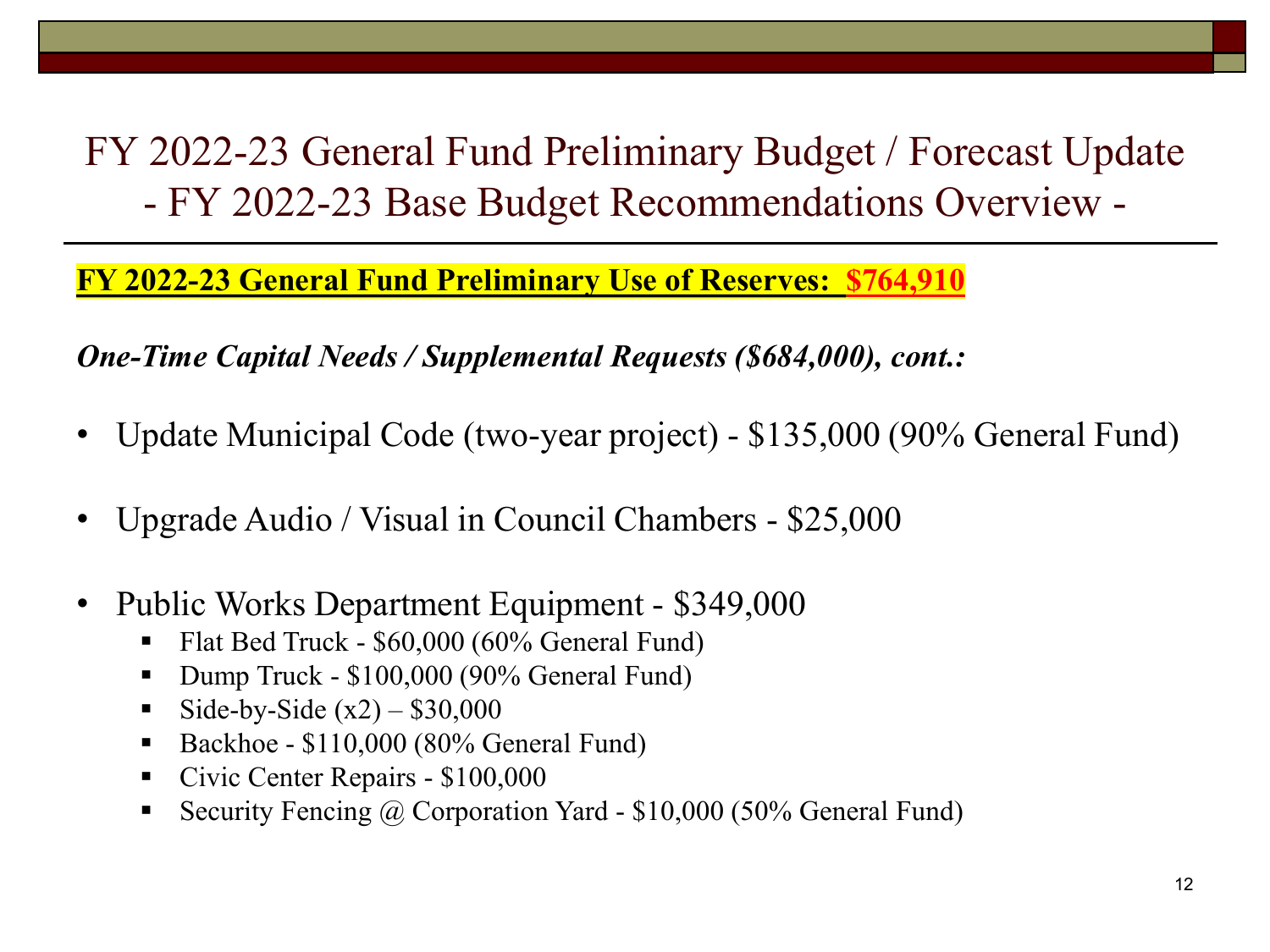**Updated Financial Forecast – All Recommendations:**

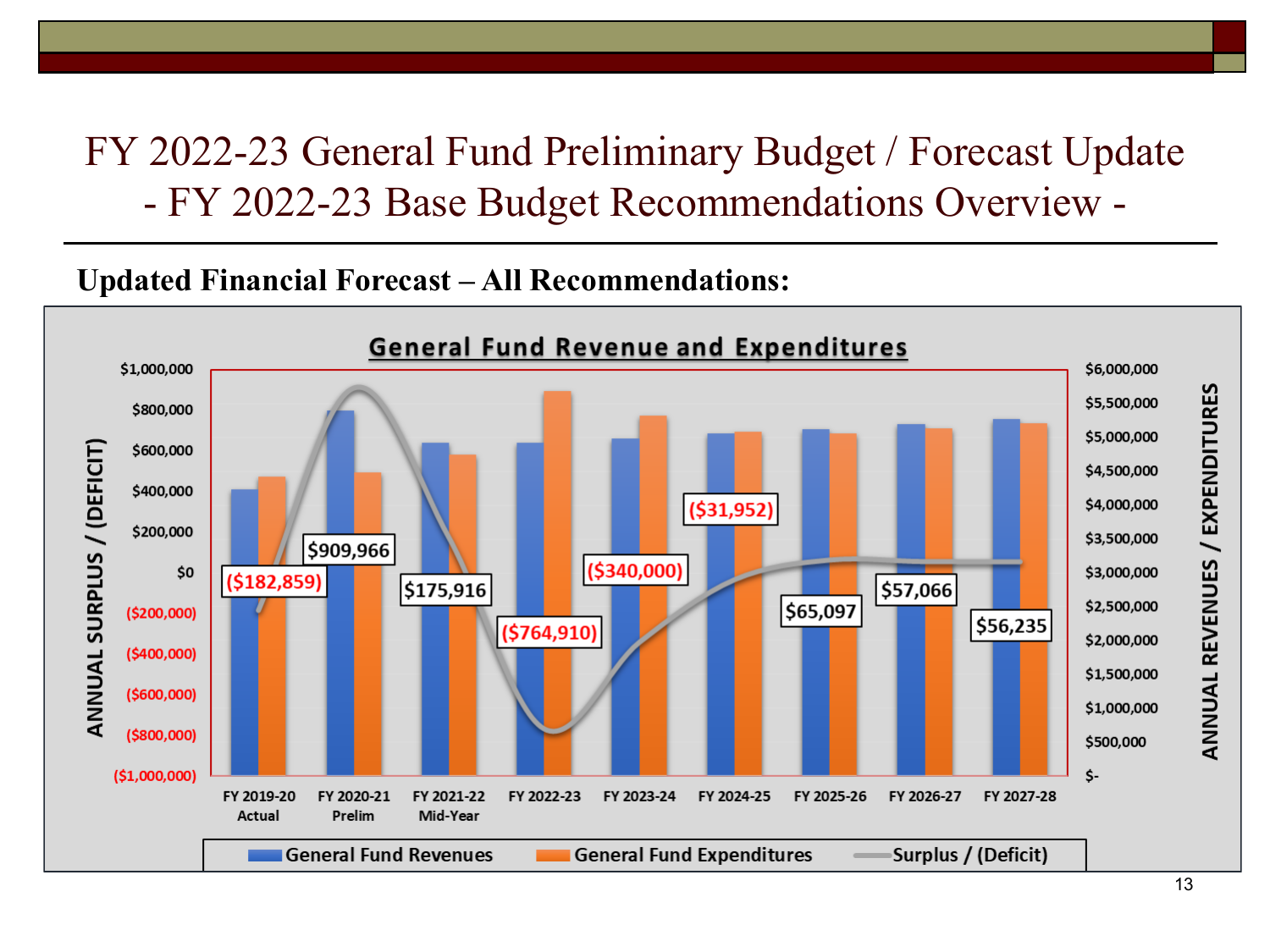### **Updated Financial Forecast - Reserves– All Recommendations:**

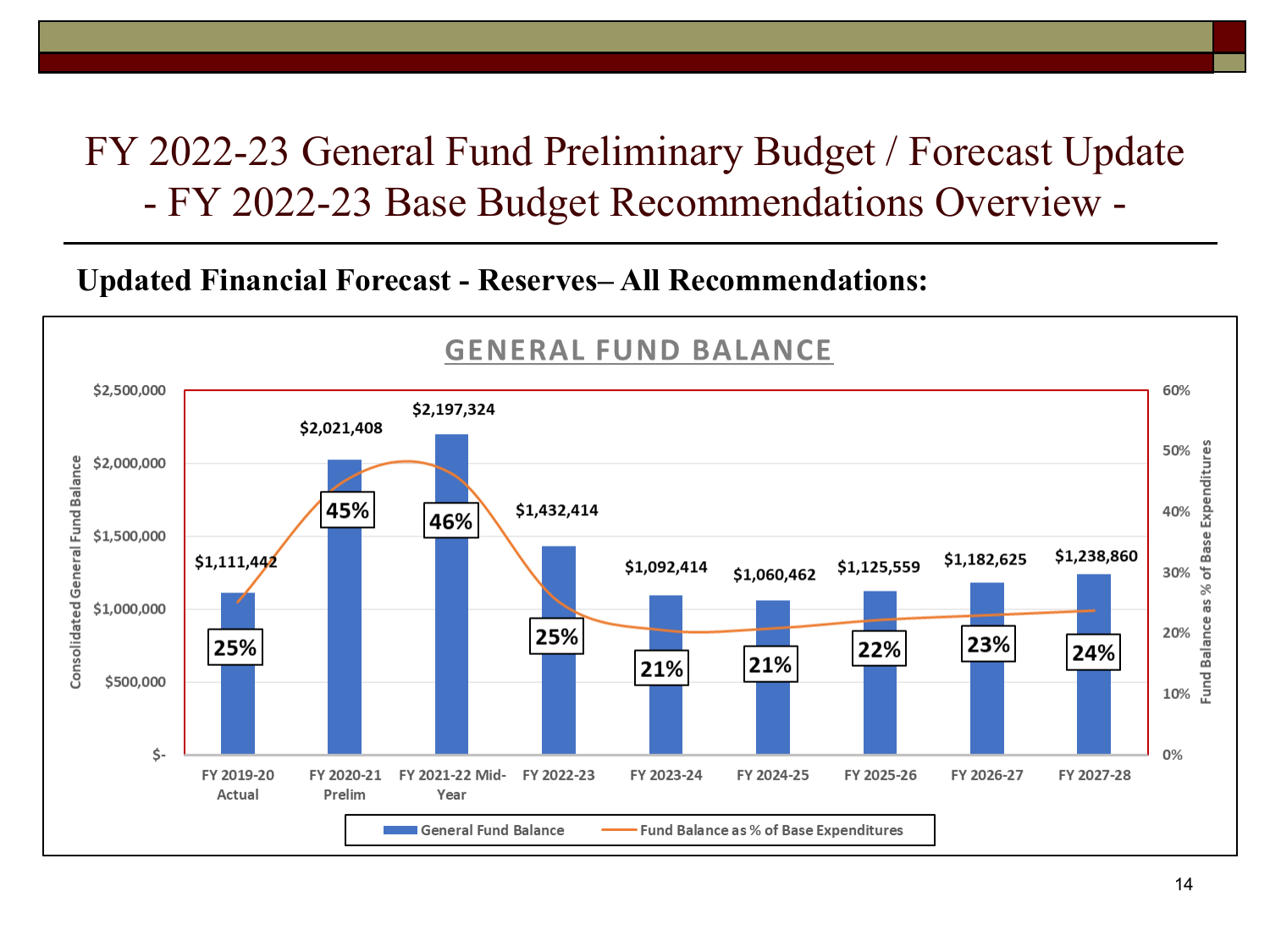# FY 2022-23 General Fund Preliminary Budget / Forecast Update - Other Budget Development Considerations -

### **Other Considerations as FY 2022-23 Budget is Finalized**

### *Review indirect staff / operations cost transfer methodology to other funds*

- Likely to result in nexus-based costs being allocated to other funds
- Results in General Fund savings

### *Review and reconciliation of projects funded by external sources*

• Reconcile all projects to determine General Fund share (if needed)